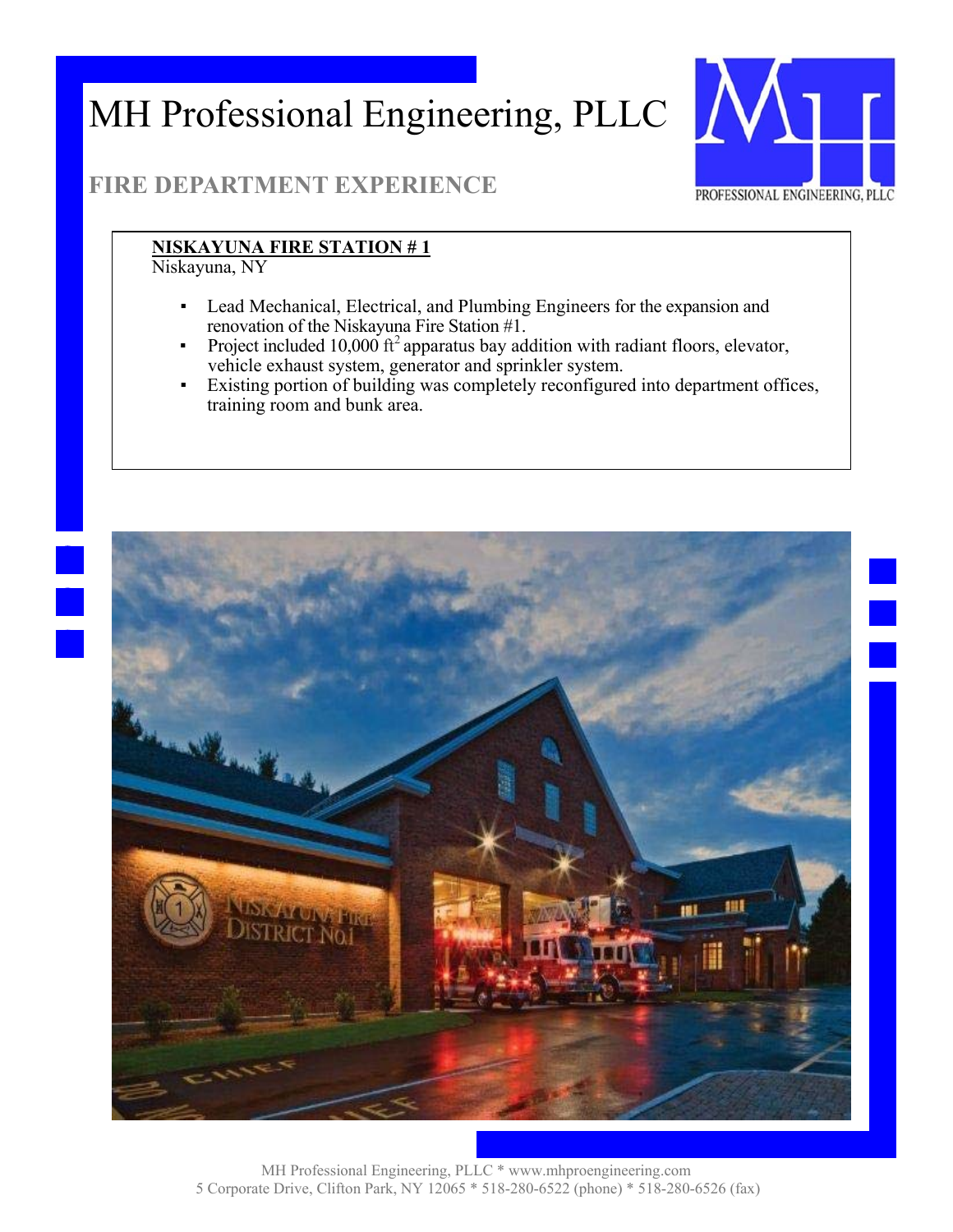

#### **FIRE DEPARTMENT EXPERIENCE**

#### **UNION HILL FIRE DEPARTMENT**

Union Hill, NY

- Lead Mechanical Engineers for the expansion and renovation of the Union Hill Fire Department.
- Project included apparatus bay vehicle exhaust, radio room addition, reconfiguration of bunk areas, and addition of air conditioning throughout building.

#### **KEENE FIRE DEPARTMENT**

Keene, NY

- Lead Mechanical, Electrical, and Plumbing Engineers for the construction of a new 7,500  $\text{ft}^2$ , single-story facility.
- Existing fire station was destroyed by Hurricane Irene.
- New facility is in a new location and includes radiant floors, vehicle exhaust system, truck fill system, compressed air drops, emergency generator and fit-out for future kitchen/meeting room area.

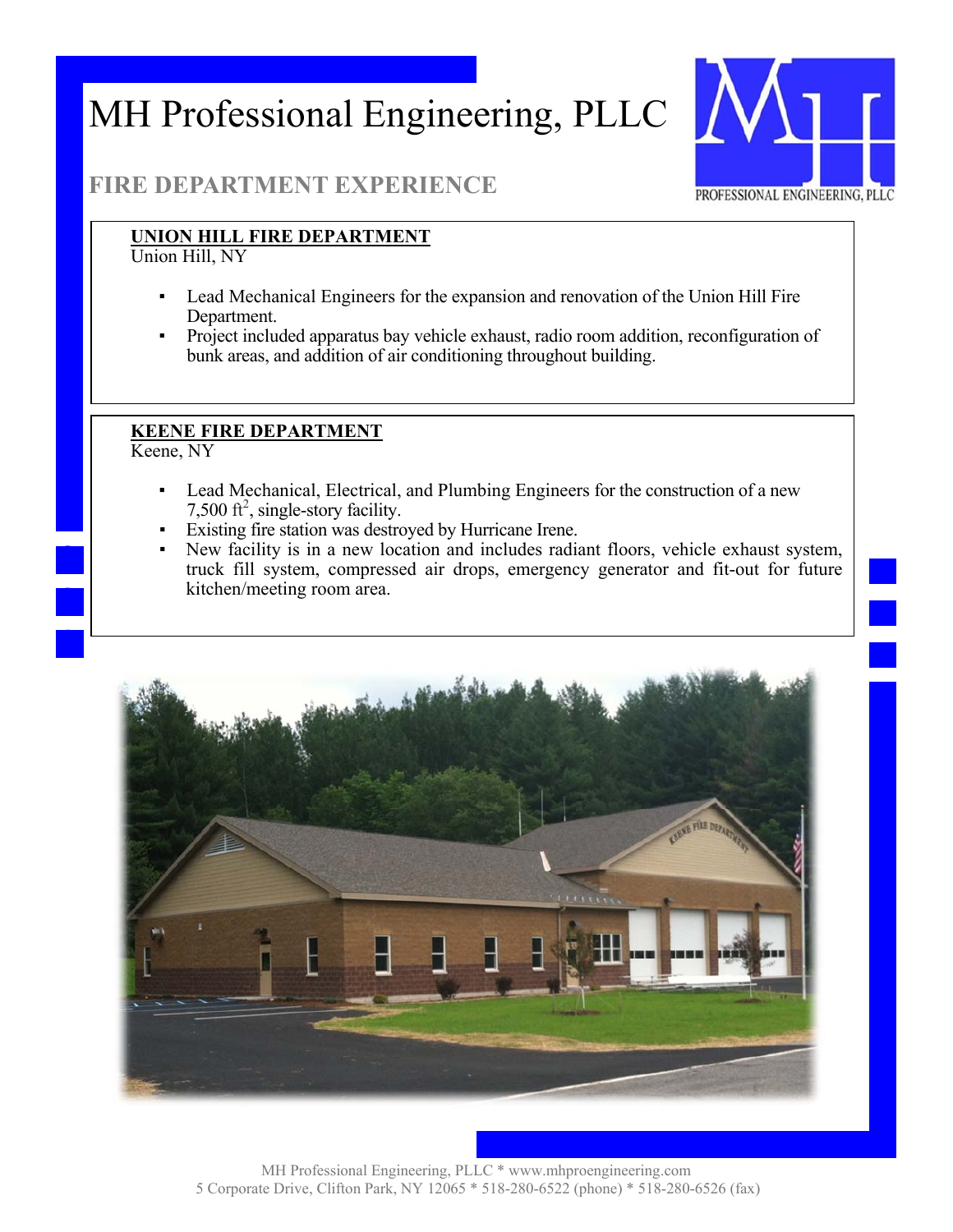

### **FIRE DEPARTMENT EXPERIENCE**

### **WILLIAM P. FAIST VOLUNTEER AMBULANCE CORPS**

Chestnut Ridge, NY

- Lead Mechanical, Electrical, Plumbing, and Fire Protection Engineers.
- Project included 2,860 ft<sup>2</sup> apparatus bay, approximately 6,585 ft<sup>2</sup> of office, training and meeting spaces.
- HVAC system consisted of boilers, pumping and heating hot water distribution, energy recovery ventilation systems, exhaust systems, radiant floors; and variable refrigerant volume heat pump system.
- Electrical systems included incoming service and service gear, electrical distribution system, generator back-up, fire alarm, security, A/V telephone/data systems, public address and tone alert systems.
- Plumbing systems included oil/water separator; water heater; water and sanitary systems, and natural gas distribution.
- A fire sprinkler system was provided for the building.

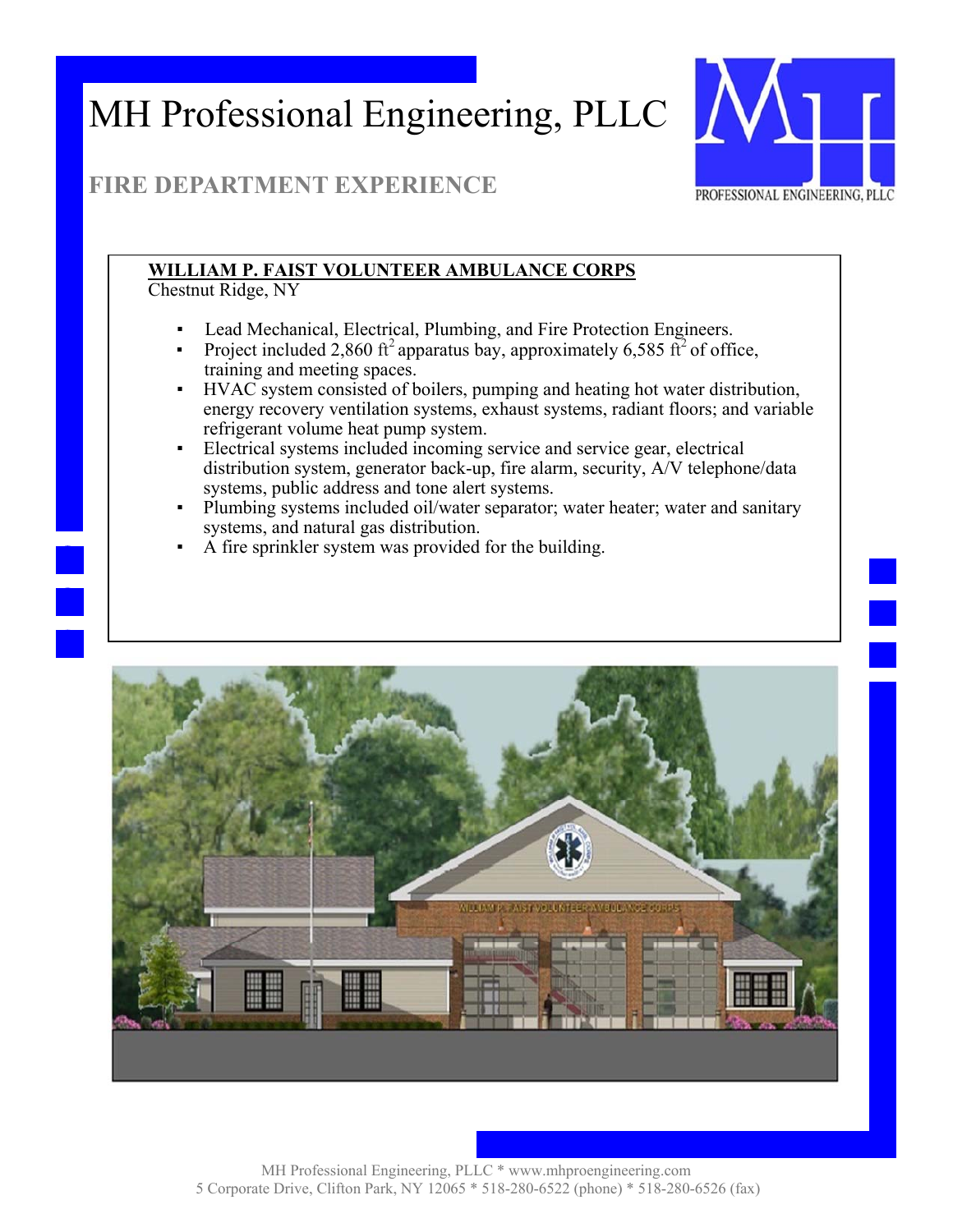

### **FIRE DEPARTMENT EXPERIENCE**

#### **MONROE TOWNSHIP FIRE STATION**

Monroe Township, NJ

- Lead Mechanical, Electrical, and Plumbing Engineers for the design of a fire station for the Monroe Township Fire Department.
- Project included lighting design for interior lighting and circuiting, power and receptacle layout with specialty power connections as required for powered equipment, including HVAC equipment, telephone, data and cable television raceway, fire alarm system design, generator design (natural gas), electrical design of specialty spaces (i.e. compressor room, Decon Room, EMS area), and a speaker system for paging, and audio/visual systems for meeting/training room (dimming, ceiling projector, motorized screen, etc.)
- Designed a municipal water service entrance to meet requirements of municipality, sanitary waste piping to 5 feet outside building footprint, domestic water system throughout building, and domestic water heating system.
- Other designed systems included natural gas distribution system for HVAC equipment, kitchen equipment, and outdoor grille; fire service entrance and backflow prevention to meet requirements of municipality; wet and dry sprinkler system layout; ventilation system to meet ASHRAE and building code standards; heating hot water boiler system; general exhaust systems for all areas of the building. (i.e. toilets, kitchens, truck bays, etc.), and air-to-air heat recovery system for apparatus bay ventilation.
- General exhaust systems for all areas of the building. (i.e. toilets, kitchens, truck bays, etc.)
- Air-to-air heat recovery system for apparatus bay ventilation.

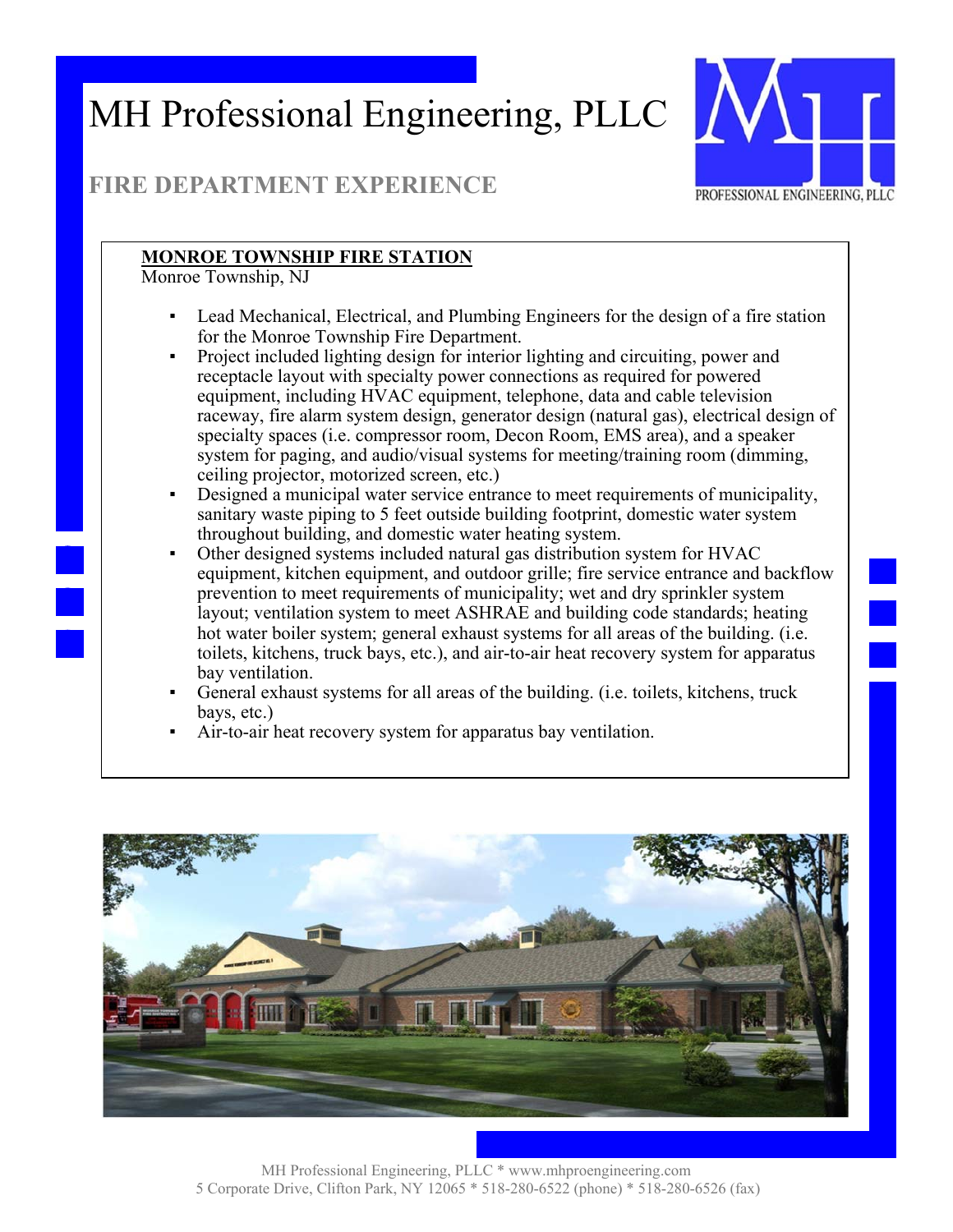

#### **FIRE DEPARTMENT EXPERIENCE**

### **CITY OF ALBANY FIREHOUSE EVALUATIONS**

Albany, NY

- **Engine 1 (320 Washington Avenue):** This firehouse is on the Historical Society List and was constructed in 1892.
- **Engine 7 (670 Clinton Avenue):** While not listed specifically with the Historical Society, it was constructed in 1874 and the generator location was designed as if this facility was on the Historical List.
- **Engine 9 (356 Delaware Avenue):** This firehouse is on the Historical Society List and was originally constructed in 1912.
- **Engine 11 (439 New Scotland Avenue):** While not listed specifically with the Historical Society, the firehouse was constructed in 1926 and the generator location was designed as if this facility was on the Historical List.

#### **Scope of Services**

Provided field investigations, construction costs and recommendations for the following work at all firehouse locations:

- Sizing of new natural gas generator at each firehouse.
- Recommended size/location for new generator at each firehouse.
- Recommended size/location for new automatic transfer switch at each firehouse.
- Provided opinion of probable construction costs for each firehouse.
- Provided report describing generator size, generator location, automatic transfer switch size, and automatic transformer switch location for each firehouse.

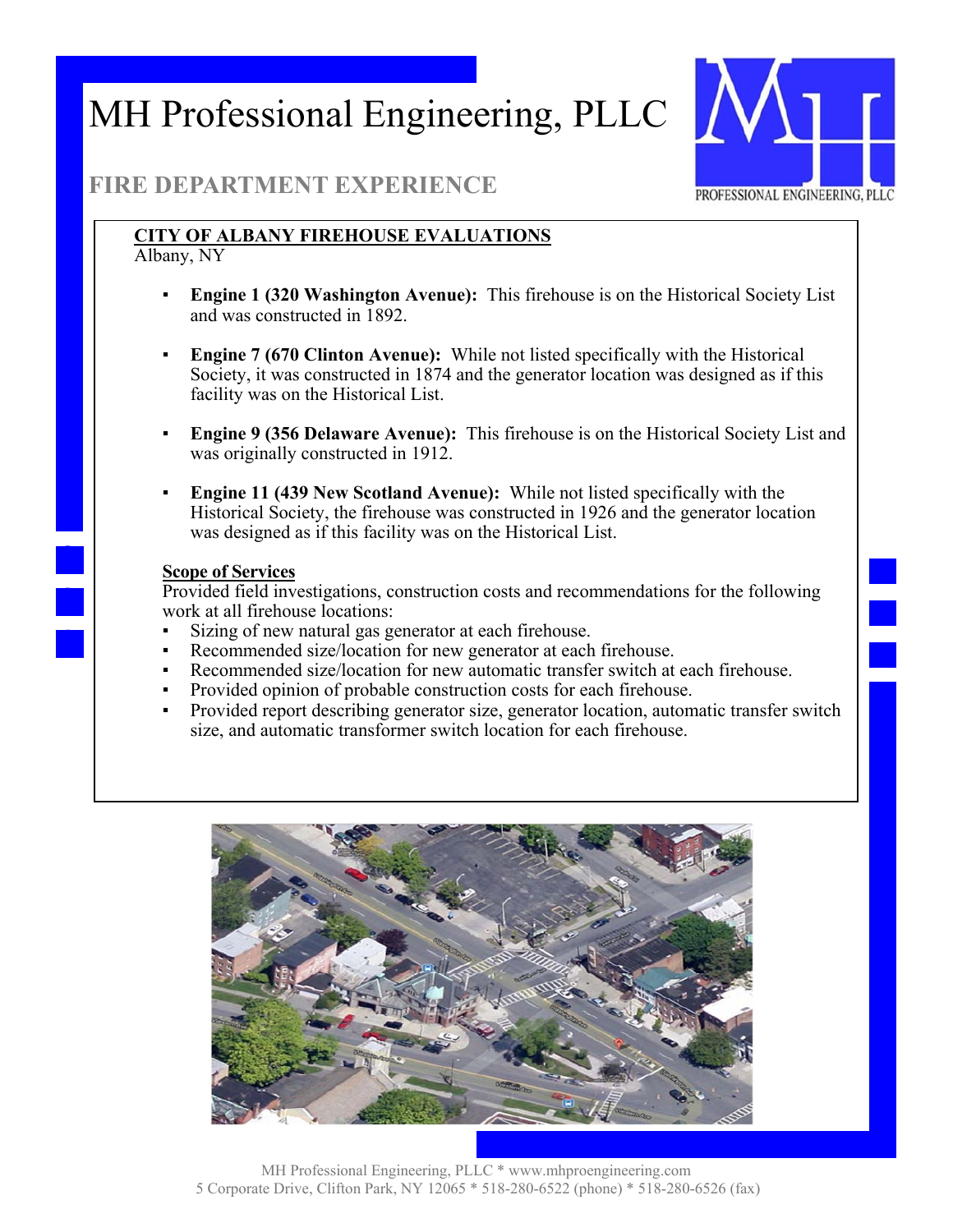

### **FIRE DEPARTMENT EXPERIENCE**

#### **ROOSEVELT FIRE DEPARTMENT**

Hyde Park, NY

- Lead Mechanical, Electrical, Plumbing, and Fire Protection Engineers for the design of a new station for the Roosevelt Fire Department.
- Project included 10,000 ft<sup>2</sup> apparatus bay, approximately 9,000 ft<sup>2</sup> of office, training and meeting spaces.
- HVAC system consisted of new boilers, pumping and heating hot water distribution; new ventilation systems; kitchen hood exhaust system; radiant floors; general and vehicle exhaust systems.
- Electrical systems included incoming service and service gear; electrical distribution system; generator back-up; fire alarm, security, A/V and telephone/data systems; and diesel fueling station.
- Plumbing systems included grease trap; oil/water separator; water heater; water and sanitary systems, and LP gas distribution.
- A fire sprinkler system was provided for the building.

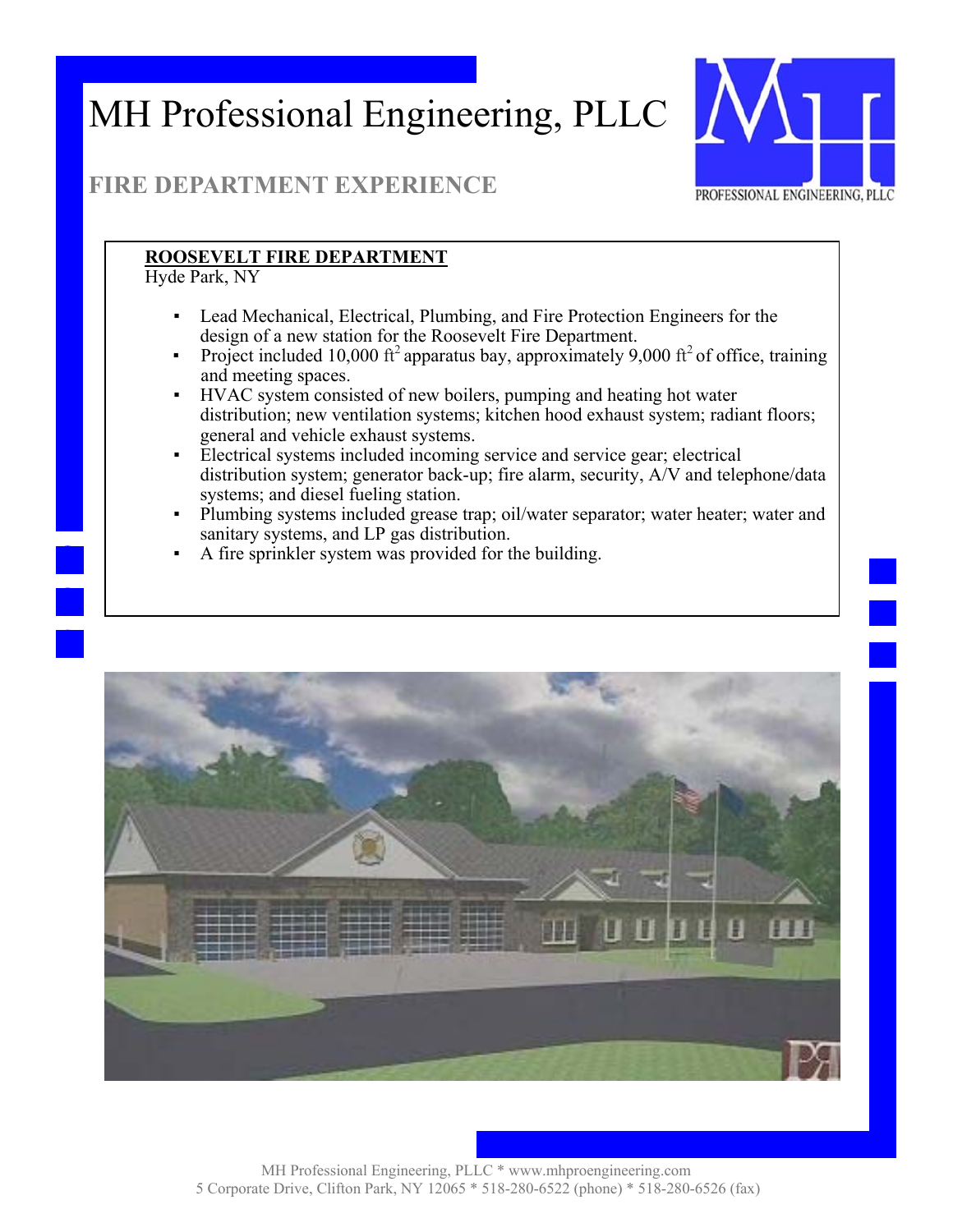

### **FIRE DEPARTMENT EXPERIENCE**

#### **BETHEL PARK FIRE DEPARTMENT**

Bethel Park, PA

- Lead Mechanical, Electrical, Plumbing, and Fire Protection Engineers for the design of a new 21,000  $\text{ft}^2$  station for the Bethel Park Fire Department.
- HVAC system consisted of new boilers, pumping and heating hot water distribution, new ventilation systems, kitchen hood exhaust system, radiant floors, and general and vehicle exhaust systems.
- Electrical systems included incoming service and service gear, electrical distribution system, interior generator back-up, fire alarm, security, A/V and telephone/data systems.
- Plumbing systems included grease trap; oil/water separator, water heater, water and sanitary systems, and natural gas distribution.
- A fire sprinkler system was provided for the building.
- Building lighting system was designed as all LED fixtures.